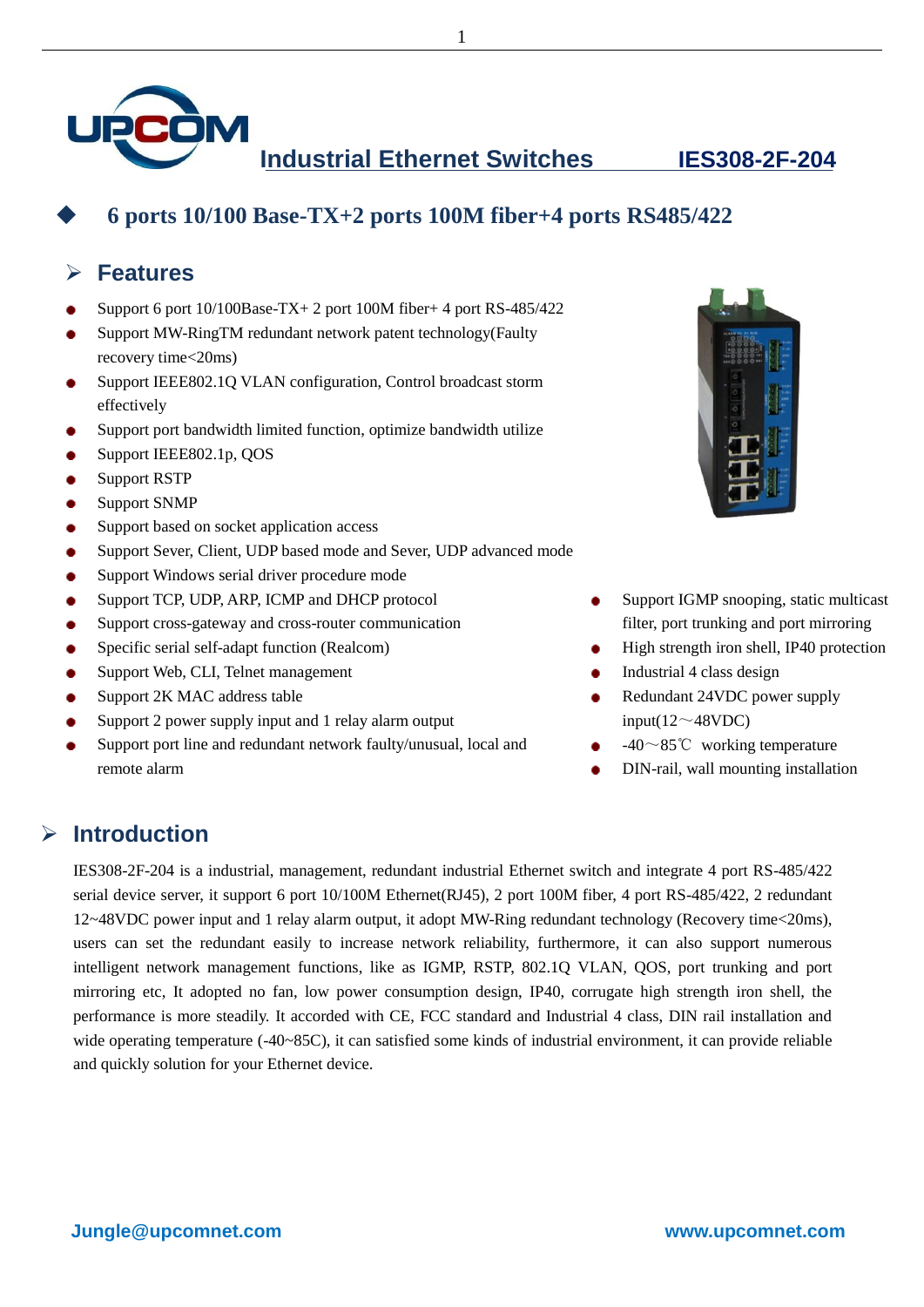# **Specification**

| Technology                   |                                                                   |
|------------------------------|-------------------------------------------------------------------|
| <b>Standard</b>              | IEEE802.3, IEEE802.3u, IEEE 802.3x, IEEE802.1Q, IEEE802.1p,       |
|                              | IEEE802.1D, IEEE802.1W                                            |
| Protocol                     | ARP, ICMP, TCP, UDP, DHCP, DNS, HTTP, Telnet, MW-RingTM           |
| Flow control                 | IEEE802.3x, back pressure control                                 |
| Function                     |                                                                   |
| Function:                    | MW-RingTM, QOS, 802.1Q VLAN, port-trunking, static multicast      |
|                              | filter, port mirroring, Broadcast storm control, flow statistics, |
|                              | upgrade online, up and download configuration file                |
| MW-RingTM                    | Single, Couple, Chain, Dual homing ring.                          |
| Serial device server         | 4 port serial device sever, each port support 4pcs TCP or UDP     |
|                              | session connection                                                |
| Interface                    |                                                                   |
| Ethernet                     | 10/100Base-TX self-adapt RJ45 port.                               |
| Fiber port                   | 100Base-FX (SC/ST/FC)                                             |
| Console port                 | Procedure debug (RS-232),<br><b>RJ45</b>                          |
| Alarm port                   | 2 bit 7.62mm terminal block, 1 channel relay alarm output         |
| Serial                       |                                                                   |
| RS-422 signal                | $T+, T-, R+, R-, GND$                                             |
| RS-485 signal                | $D+$ , $D-$ , $GND$                                               |
| Parity                       | None, Even, Odd, Space, Mark                                      |
| Data bit                     | 5bit, 6bit, 7bit, 8bit                                            |
| <b>Band</b> rate             | $300 \sim 115200$ bps                                             |
| Direction control            | RS485 side adopt ADDC technology, auto detect and control data    |
|                              | transfer direction                                                |
| Loading                      | RS-485/422 side support 32 nodes loop back                        |
| Protection                   | isolation: 2KV, 15KV static protection.                           |
| Connector                    | 5 bit terminal block                                              |
| Transfer distance            |                                                                   |
| Twisted cable                | 100m(CAT5/CAT5e)                                                  |
| Multi mode fiber             | 1310nm,2Km                                                        |
| Single mode fiber            | 1310nm, 20Km, 1310nm, 40Km, 1310nm, 60Km, 1550nm, 80Km            |
| RS-485/422                   | 1200m                                                             |
| Exchange attribute           |                                                                   |
| 100M transmit speed          | 148810pps                                                         |
| <b>Transfer</b>              | Store and forward                                                 |
| System exchange bandwidth    | 1.6 <sub>G</sub>                                                  |
| <b>Buffer memory</b>         | 1MKbits                                                           |
| Support 2K MAC address table |                                                                   |
| LED indicator                |                                                                   |
| Power supply indicator       | <b>PWR</b>                                                        |
| Alarm indicator              | Alarm                                                             |
| System indicator             | Run                                                               |
| Ethernet port indicator      | Link/Act $(1-8)$                                                  |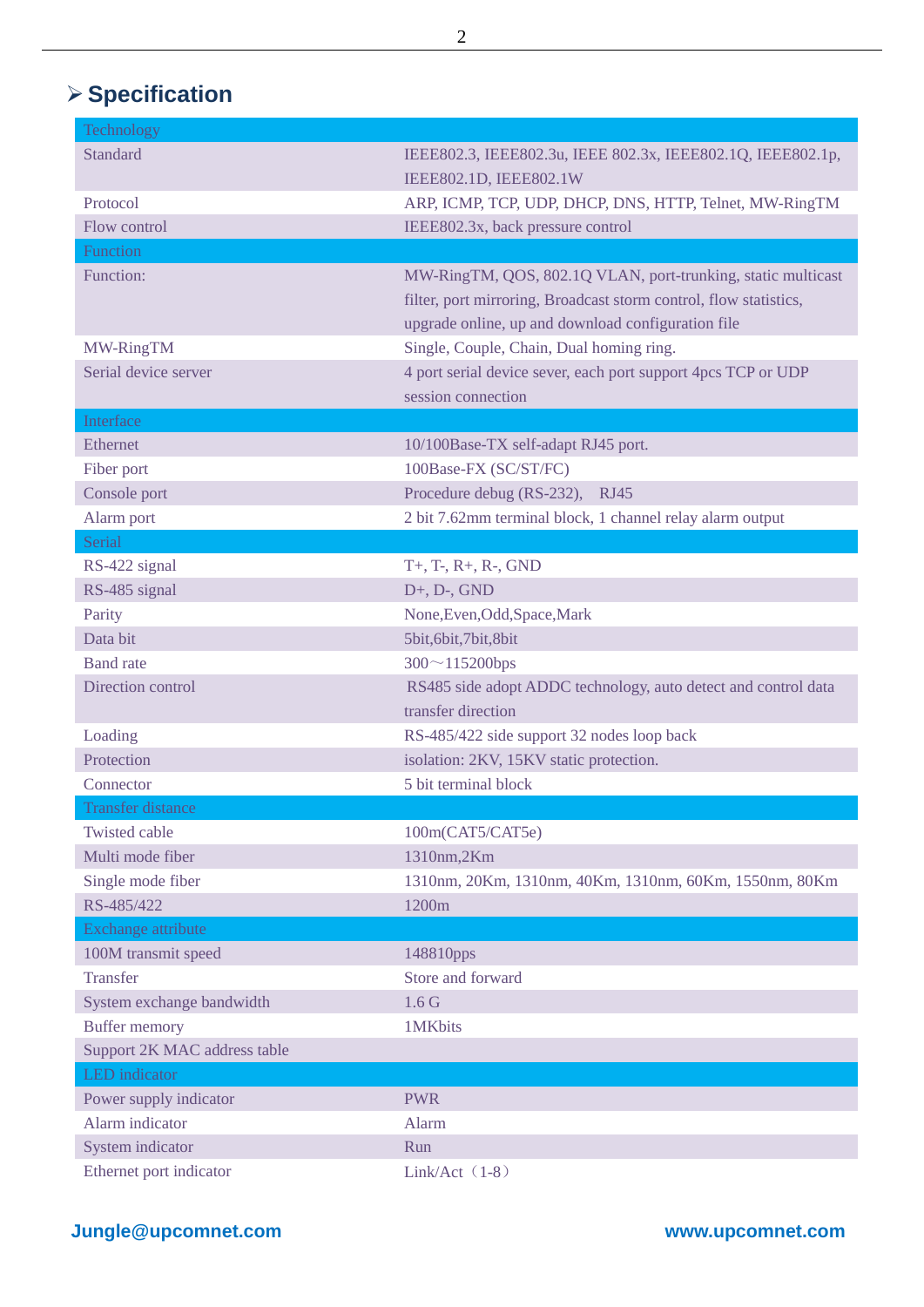| Serial port indicator                       | $TX(1-4)$ , RX $(1-4)$                                   |
|---------------------------------------------|----------------------------------------------------------|
| Power supply                                |                                                          |
| Input voltage                               | 24VDC(12~48VDC)                                          |
| <b>Terminal block</b>                       | 4 bits 7.62mm terminal block                             |
| None load consumption                       | 1.8W@24VDC                                               |
| Full load consumption                       | 3.9W@24VDC                                               |
| Support inside over-current 4.0A protection |                                                          |
| Support opposite connection protection      |                                                          |
| Mechanical                                  |                                                          |
| <b>Shell</b>                                | IP40, high strength iron shell.                          |
| Installation                                | <b>DIN Rail</b>                                          |
| Dimension $(W \times H \times D)$           | 160 mm $\times$ 70mm $\times$ 130mm                      |
| Weight                                      | 1021g                                                    |
| Environmental                               |                                                          |
| <b>Operating Temperature</b>                | -45 °C to 85 °C                                          |
| <b>Storage Temperature</b>                  | -45 °C to 85 °C                                          |
| <b>Relative Humidity</b>                    | 10 to 95% (non-condensing)                               |
| Standard                                    |                                                          |
| <b>EMI</b>                                  | FCC Part 15, CISPR (EN55022) class A                     |
| <b>EMS</b>                                  | EN61000-4-2 (ESD), Level 4, EN61000-4-3(RS), Level 3     |
|                                             | EN61000-4-4 (EFT), Level 4, EN61000-4-5 (Surge), Level 4 |
|                                             | EN61000-4-6(CS), Level 3, EN61000-4-8(PFM), Level 5      |
| Shock                                       | IEC 60068-2-27                                           |
| Free fall                                   | IEC 60068-2-32                                           |
| Vibration                                   | IEC 60068-2-6                                            |
| Warranty time                               | 5 years                                                  |
| Certification                               | CE, FCC, RoHS, UL508(Pending)                            |

# **Dimension**